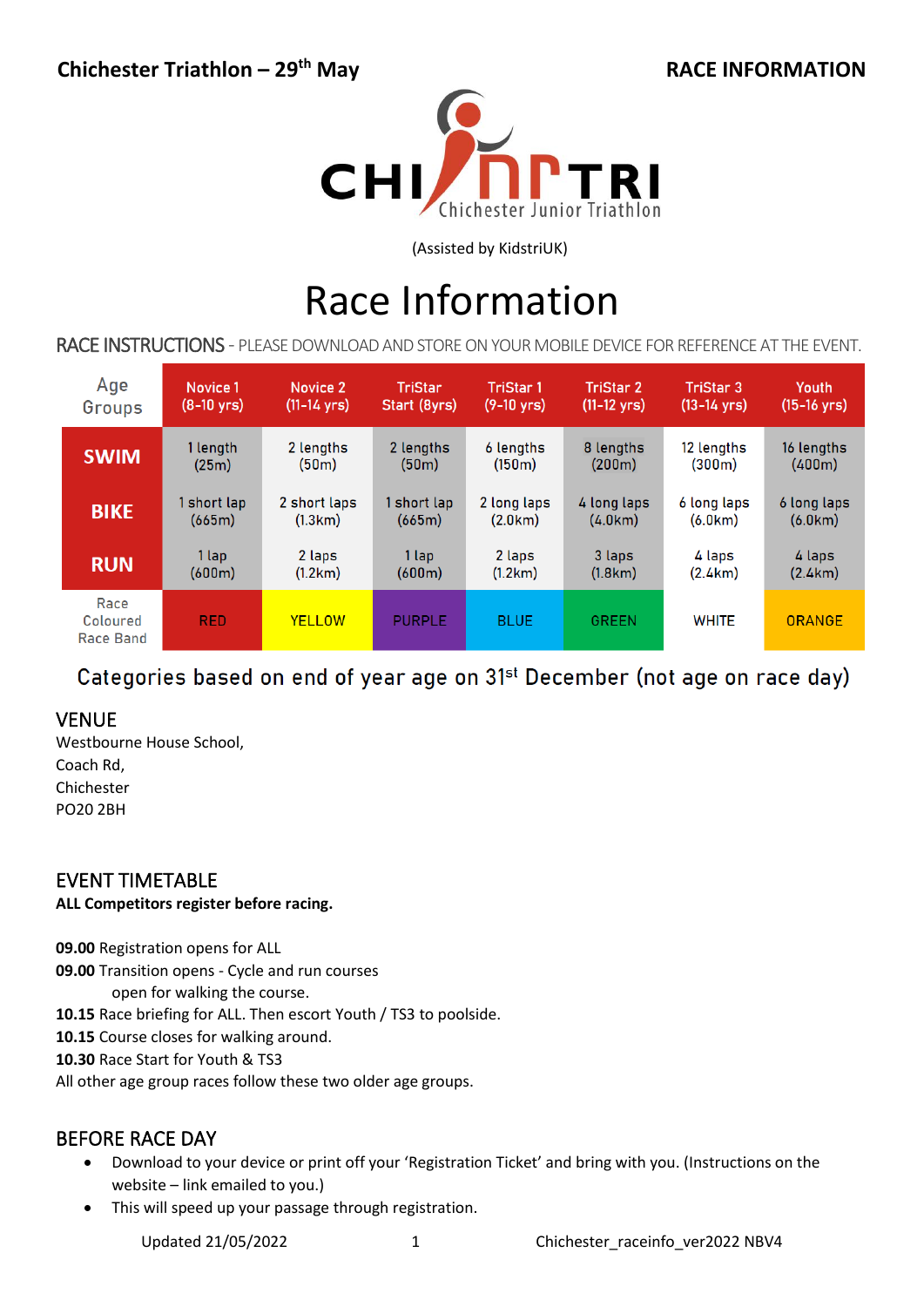# **Chichester Triathlon – 29th May RACE INFORMATION**

- You will receive a link to the DAY MEMBERSHIP if you are a non member. This is your receipt; you do not need to take any action. Your Day Licence has been included in the cost of the entry. If you are interested in joining Triathlon England, then use this receipt to get a discounted rate.
- Please ensure the cycle is safe and has working brakes, has air in the tyres and is safe to ride.

# ARRIVAL

- Parking is in the school (please see the map) and follow the event signs.
- Locate registration on the field with your competitor and the 'Registration Ticket'

# REGISTRATION

OPENS 09.00hrs -This will be next to the finish area and each competitor will receive a YELLOW RACE & SWIM BAG with:

- Race information sheet Please read
- Race labels for cycle and Helmet
- One race number to be worn on the FRONT of the running/cycling top or on your Tri race belt.
- Coloured wrist band to wear during the event.
- PHOTOS labels to be worn by adults taking picture/video
- Race timing 'CHIP' attach to the LEFT ankle PLEASE DO NOT LOOSE.

# WHAT TO DO NEXT

- Get 'body marked' with the race number -on arm and calf.
- Open you RACE PACK and the read instructions
- Attach all labels to cycle and helmet
- Parents to wear PHOTOS labels if taking pics/video
- Proceed to NON-RACING ENTRANCE of transition, competitor to wear secured Cycle helmet & demonstrate working brakes on cycle.
- ONE ADULT WITH ONE COMPETITOR, all other family members stay in spectator area please.
- Place cycle and helmet into transition on your numbered slot (and cycle clip shoes if using) Nothing else and no marking position.
- Pin the bib number (Race number) to the front of the top to be worn after the swim OR use a triathlon race belt.
- Then walk the cycle and run course. Open until 10.15hrs

# CHANGING

- Some changing facilities are available at the pool, parents/carers responsibility- for supervision.
- We would ask that all Youth/TS3 competitors are changed and ready before the briefing.

# FAMILY PICNIC / CAMPING OUT

• Please ensure you are not set up within 3 metres of the edge of the course, this is standing area only.

# RACE BRIEFING

- Cycle / Run course and Transition will be closed at 10.10hrs
- Race briefing at 10.15hrs for all.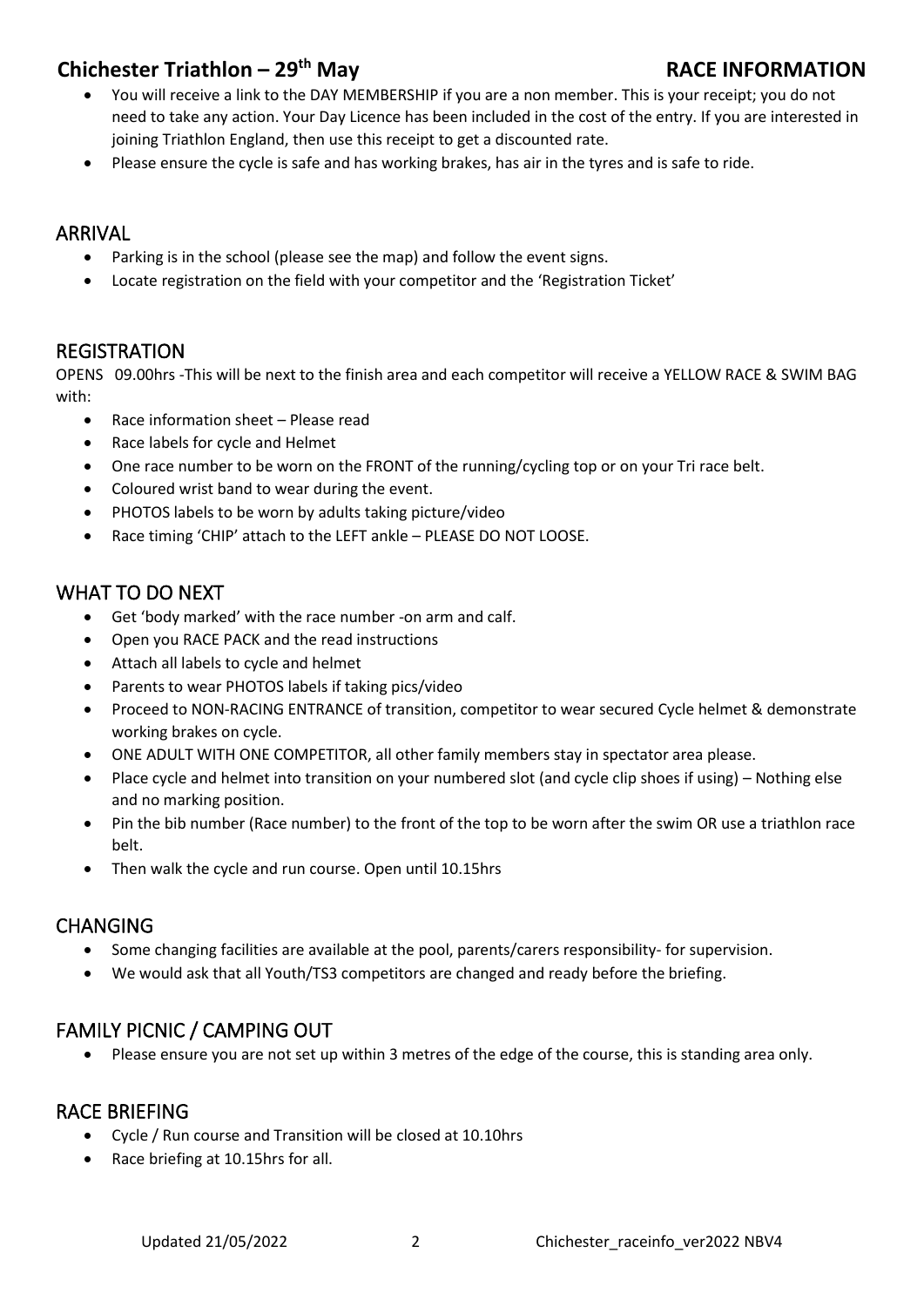# THE RACE

- Competitors called in race groups to assembly area in descending numbered order, then a short brief and timing chip check.
- Then they will be escorted by the Team member to poolside to lay out kit, in their race groups.
- Parents are asked not to take the competitor there themselves or to accompany the group.
- Kit to be laid out just outside the pool area. *This area must be kept clear by spectators.*
- This is where the training shoes will be placed, together with the t-shirt and towel etc.
- As the run to the cycle transition is on rough pathway, shoes MUST be worn no exceptions.

# SWIM SECTION

• Order of starting from 10.30hrs:

| Youth           | 15-16yrs    | $\overline{\phantom{a}}$ | ORANGE        | 400m (16 lengths) |
|-----------------|-------------|--------------------------|---------------|-------------------|
| Tristar 3       | $13-14$ yrs | $\overline{\phantom{a}}$ | <b>WHITE</b>  | 300m (12 lengths) |
| Tristar 2       | $11-12$ yrs | $\overline{\phantom{a}}$ | <b>GREEN</b>  | 200m (8 lengths)  |
| Tristar 1       | $9-10$ yrs  | $\overline{\phantom{a}}$ | <b>BLUE</b>   | 150m (6 lengths)  |
| Novice 2        | $11-14$ yrs | $\overline{\phantom{a}}$ | YELLOW        | 50m (2 lengths)   |
| <b>TriSTART</b> | 8yrs        | $\overline{\phantom{a}}$ | <b>PURPLE</b> | 50m (2 lengths)   |
| Novice 1        | 8-10yrs     | $\overline{\phantom{a}}$ | <b>RED</b>    | 25m (1 length)    |

- The children will be divided into groups of their colour start (colour of wrist band) and will start in the water INDIVIDUALLY 25/ 30 seconds apart.
- Novice races: 25m and 50m swims will be in the lanes.
- The swim course will be a 'snake swim' for the Tristars 1,2, 3 and Youth.
- Faster swimmers start first (based on submitted estimated swim times)
- Youth these athletes will start at the 200m starting point, swim 8 lengths, exit by the red arrow and then jump back in at the 200m starting point to complete another 8 lengths. They will then exit at the red arrow again to exit the swimming pool.

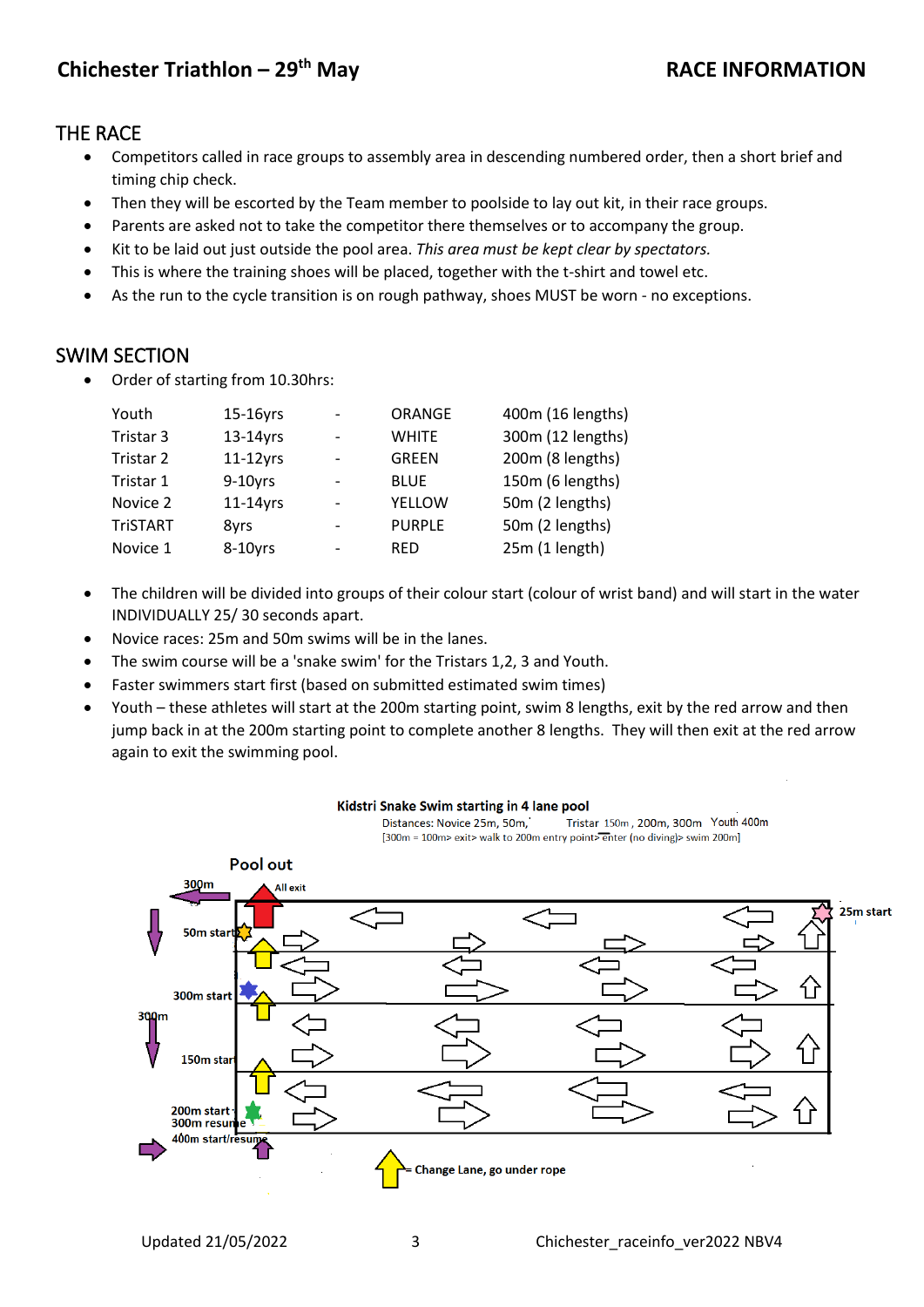# **Chichester Triathlon – 29th May RACE INFORMATION**

- Swim start shallow end
- Keeping right in the lane and swim to the end.
- Swim back on the other side
- Reaching the end of the lane at the shallow end, go under the lane rope to the next lane.
- Swim on the right to the end
- Swim back on the other side of the lane.
- At the end of the lane at shallow end again go under the lane rope to the next lane AND SO ON until you have no more lanes left.
- Climb out.
- During the swim:
	- Front crawl or Breaststroke only
	- No Diving
	- Give way at the end of the length if feet are touched whilst swimming.
	- NO TUMBLETURNS (if by accident a child does a tumble-turn then a warning will first be given)
	- Please note viewing the swim is only possible from outside, no inside viewing.

# **TRANSITION**

- Walk to kit.
- Put on shoes (ensuring laces are tied) and t-shirt fully on with the race number on the FRONT, or tri belt (to the front)
- Place all other kit into the YELLOW Swim Bag, carry it with you.
- Drop Yellow bag at the marshal point
- Run to the cycle transition area along marked path
- Enter via 'SWIM IN'
- Footwear must be worn between swim and cycle transition.

# CYCLE SECTION

• This is a lapping course on the grass (map on next page):

|                 | Short lap (yellow on map) | $=$                          | 665m          |                  |                      |
|-----------------|---------------------------|------------------------------|---------------|------------------|----------------------|
|                 | Large lap (orange on map) |                              | 1km           |                  |                      |
| Youth           | 15-16yrs                  | $\qquad \qquad \blacksquare$ | ORANGE        | 6km              | (6 large laps)       |
| Tristar 3       | $13-14$ yrs               | $\overline{\phantom{a}}$     | <b>WHITE</b>  | 6km              | (6 large laps)       |
| Tristar 2       | $11-12$ yrs               | $\overline{\phantom{a}}$     | <b>GREEN</b>  | 4km              | (4 large laps)       |
| Tristar 1       | $9-10$ yrs                |                              | <b>BLUE</b>   | 2 <sub>km</sub>  | (2 large laps)       |
| <b>TriSTART</b> | 8yrs                      |                              | <b>PURPLE</b> | 665 <sub>m</sub> | (1 short lap)        |
| Novice 2        | $11-14$ yrs               |                              | YELLOW        |                  | 1.3km (2 short laps) |
| Novice 1        | 8-10yrs                   | $\overline{\phantom{a}}$     | <b>RED</b>    | 665m             | (1 short lap)        |
|                 |                           |                              |               |                  |                      |

- On reaching your cycle FIRST put on your cycle Helmet
- Push cycle (not ride) to the 'Bike Out'.
- If using a 'Tri-Belt' ensure your number is facing the BACK for the cycle section.
- Mount in the marked box.
- Cycle the correct number of laps (competitors must count their own with parent/carer help)
- Overtaking on the OUTSIDE only.
- Dismount in the marked box.
- Push cycle to your original space in transition.
- Lay down/rack cycle and remove cycle helmet. ENSURE YOU PARK IN YOUR NUMBERED SPACE.
- Exit on to the run through 'Run Out'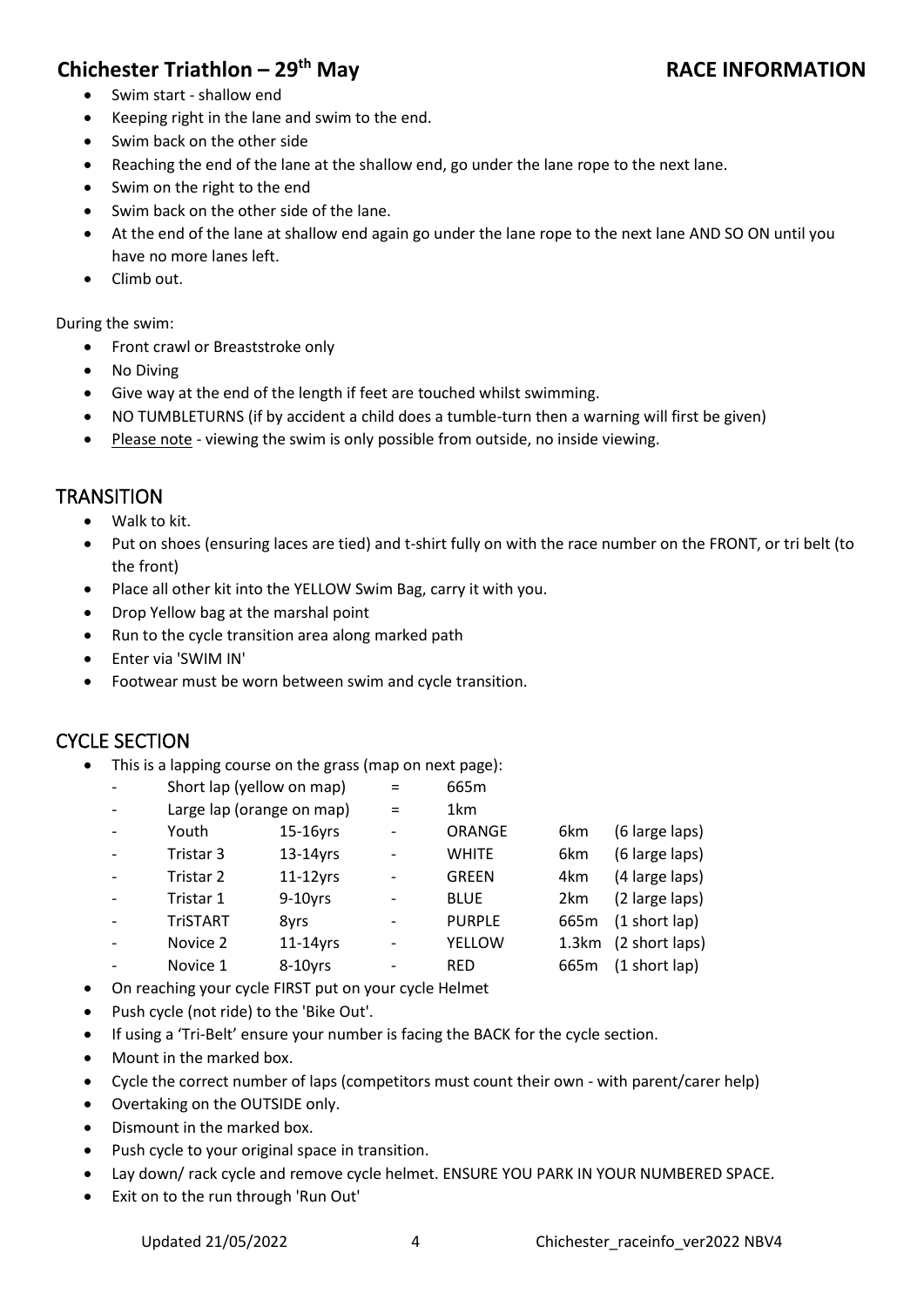# **Chichester Triathlon – 29th May RACE INFORMATION**



# RUN SECTION

- Each lap is 600m that is an 'Out and Back'. Therefore 600m = 1 lap.
- The run route is shown in pink in the map.
- If using a 'Tri-Belt' the bib number should be facing the FRONT for the run.
- Count and complete the correct number of laps.
- Water station on run course used cups must be placed in the bins on the run course, not just discarded.
- On completion of correct number of laps, take route to the finish line.

| Youth           | 15-16yrs    | $\overline{\phantom{0}}$ | ORANGE        | 2.4km<br>$(4$ laps)             |
|-----------------|-------------|--------------------------|---------------|---------------------------------|
| Tristar 3       | $13-14$ yrs | $\overline{\phantom{0}}$ | <b>WHITE</b>  | $(4$ laps)<br>2.4km             |
| Tristar 2       | $11-12$ yrs | $\overline{\phantom{0}}$ | <b>GREEN</b>  | $(3$ laps)<br>1.8 <sub>km</sub> |
| Tristar 1       | $9-10$ yrs  |                          | <b>BLUE</b>   | $(2$ laps)<br>2.4km             |
| <b>TriSTART</b> | 8yrs        |                          | <b>PURPLE</b> | $(1$ laps)<br>600 <sub>m</sub>  |
| Novice 2        | $11-14$ yrs | $\overline{\phantom{0}}$ | <b>YELLOW</b> | $(2$ laps)<br>1.2km             |
| Novice 1        | 8-10yrs     |                          | <b>RED</b>    | 600m<br>$(1$ laps)              |
|                 |             |                          |               |                                 |

#### FINISH

- The finish awaits the competitor and a drink, fruit, and the roar of the crowd.
- Collect your medal from the table
- Updated 21/05/2022 5 Chichester\_raceinfo\_ver2022 NBV4 • Timing chip to be removed by competitor and placed in collection bin on finish area exit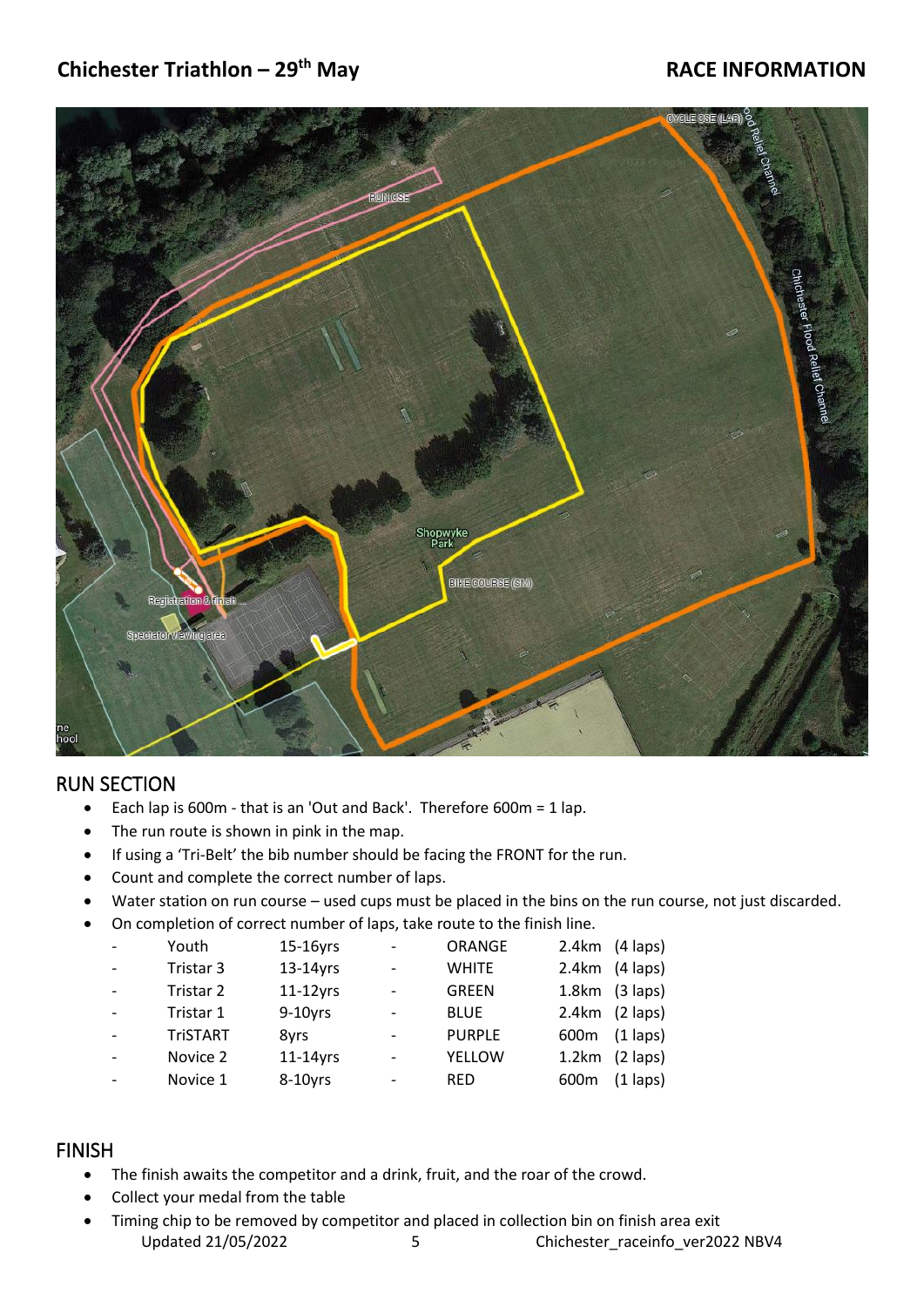# TIMING

- Timing chip is attached to the LEFT ankle facing outwards, do not remove or damage.
- Manual time taken at start of swim & Finish, remaining times captured by TAG receivers: Transition IN, Transition OUT, Cycle/run Laps and the Finish.

# WELFARE, SAFEGUARDING, TOILETS & CHANGING

- Changing is available in the swimming pool area please note these are public areas and parents/carers are responsible.
- The event Welfare Officer (Linda Roberts) is based at the Registration / Finish area and wearing the red hi-vis marked 'Welfare'. If you have any issues, please speak to Linda or the Race Director (Nicky McCulloch) in the first instance. Please contact Linda, if needed, on 07980 915 805 (during the event only)
- Children changing Parent/ carer supervision responsibility.
- Parents taking pictures/video please wear the 'PHOTOS' numbered label.
- If you do not want any individual pictures of your child used for promotional purposes then please collect, and sign for, a GOLD coloured wrist band (NO PICS), from registration, to be worn by the competitor.
- All are asked not take pictures of children wearing the 'GOLD' wristband.
- Toilets are positioned at the swimming pool.
- The event is run in-line and within the Safeguarding Guidelines/ Policy set by British Triathlon.
- All spectators must stay in the taped area and not enter any part of the course, including poolside.
- If a child goes missing, please report to the Welfare Officer (in person or by Mob) ASAP.
- We ask all careers to celebrate all competitors' achievements in the event and not to be to over enthusiastic in supporting your own young person.
- Other information on Safeguarding is on the event poster at registration and around the venue.

# RESULTS

- The correct number of cycle and run laps must be completed, failing to do so will mean the competitor will not receive a placing in the results. Their times will be placed at the bottom.
- Winners of the Tristart, Tristar & Youth categories for 1<sup>st</sup>, 2<sup>nd</sup>, 3<sup>rd</sup>, will be presented with winner's trophies after each category race.
- INTERIM RESULTS will be posted on the Chichester Triathlon website, hopefully by 7pm. There will be no full results posted at the venue & individual results are not possible, sorry. <https://chichestertriathlonclub.co.uk/ctc-member-attended-events/>
- Any comments regarding the results please email the race organise[r cwtctristars@gmail.com](mailto:cwtctristars@gmail.com)
- Results will be declared final on Sunday at 7pm.

# FIRST AID

• Supplied by Chichester Triathlon Club and will be positioned in and around the finish area.

# PUBLIC ADDRESS

• Commentary through the event will start at 9.30am, please listen out for announcements that may affect the race, we will try and give you a name check around the course.